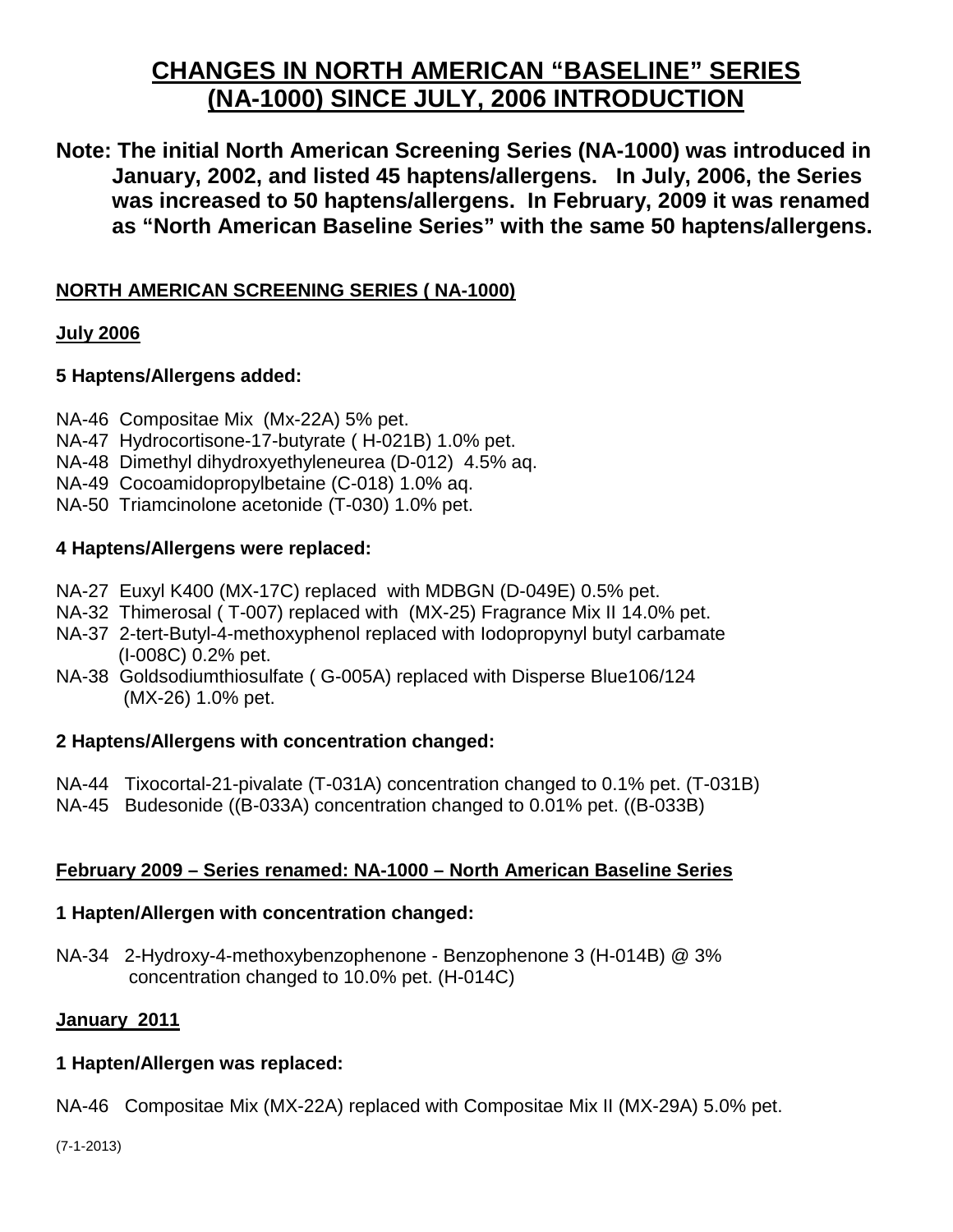# **IN FEBRUARY, 2009 THE 65 HAPTEN/ALLERGEN NORTH AMERICAN "EXTENDED" SERIES (NAE65) WAS INTRODUCED**

# **(The NAE65 Series incorporated the 50 Haptens/Allergens of the NA-1000 North American Baseline Series PLUS the 15 next most important haptens as highlighted in the available NACDG Research results.0**

## **February 2009**

**15 haptens/allergens were added…**(to the NA-1000 "Baseline" Series)**:** 

- NAE65-51 Lidocaine (L-002B) 15.0% pet.
- NAE65-52 Dibucaine Hydrochloride (D-005B) 2.5% pet.
- NAE65-53 Lauryl glycoside (L-004) 3.0 % pet.
- NAE65-54 Clobetasol-17-propionate (C-028) 1.0% pet.
- NAE65-55 Amidoamine ((A-029) 0.1 % aq.
- NAE65-56 HEMA 2-Hydroxyethyl methacrylate (H-010) 2.0% pet.
- NAE65-57 Desoximethasone (D-057) 1.0% pet.
- NAE65-58 Lyral (L-003) 5.0% pet
- NAE65 59 Benzyl alcohol(B-008B) 10.0% Softisan
- NAE65-60 di alpha tocopherol acetate (Tocopherol) ((T-036) 100.0%
- NAE65-61 Propolis (P-022) 10.0% pet.
- NAE65-62 Fusidic Acid Sodium Salt (F-003) 2.0% pet
- NAE65-63 Cocamide DEA (Coconut diethanolamide) ((C-019) 0.5% pet.
- NAE65-64 Tea Tree Oil (T-035B) 5.0% pet
- NAE65-65 Ylang-Ylang Oil (Y-001) 2.0% pet

## **January 2011**

# **1 hapten/allergen was replaced and 1 hapten/allergen name changed:**

NAE65-46 Compositae Mix (MX-22A) deleted and replaced with Compositae Mix II (MX-29A) 5.0% pet.

NAE65-65 Ylang-Ylang Oil (Y-001) name changed to Cananga odorata oil (Y-001)

# **January 2012**

# **1 hapten/allergen name changed:**

NAE65-53 Lauryl glycoside (L-004) name changed to Lauryl polyglucose (L-004) 3.0% pet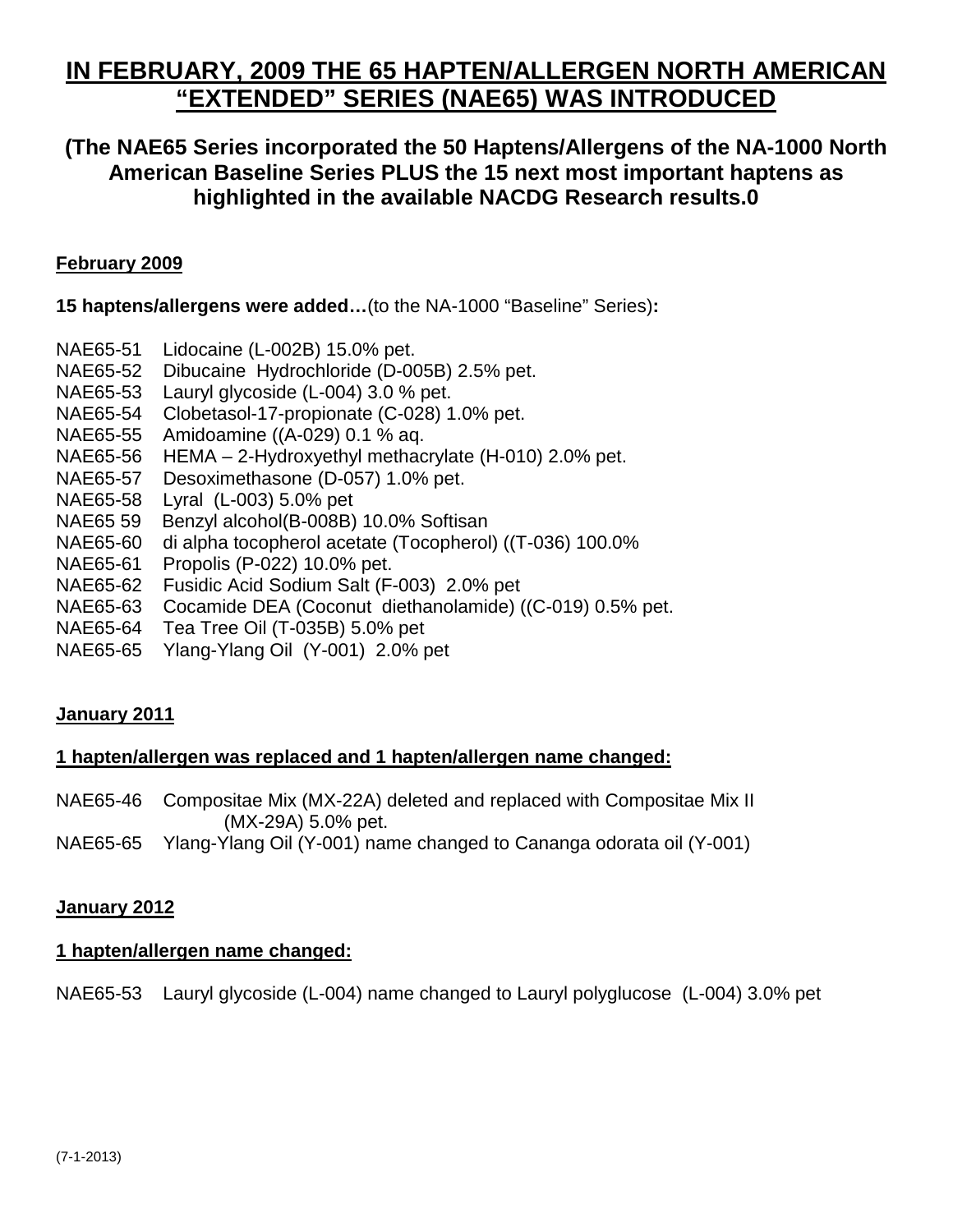# **THE ORIGINAL NA-80 NORTH AMERICAN SERIES WAS INTRODUCED IN 2006**

# **(The following changes were incorporated into the original Series prior to February, 2009 when the NAC80 Comprehensive Series was introduced.)**

| NA80-11 | Clobetasol-17-propionate (C-028) 1.0% pet.replaced Disperse Red 17 (D-035)            |
|---------|---------------------------------------------------------------------------------------|
| NA80-17 | N-isopropyl-N-phenyl-4 phenylenediamine (I-004) 0.1% pet replaced Black Rubber Mix    |
|         | $(MX-04)$                                                                             |
| NA80-27 | Methyldibromoglutaronitrile MDBGN ((D-049E) 0.5% pet replaced Euxyl K 400             |
|         | $(MX-17D)$                                                                            |
| NA80-33 | Propolis (P-022) 10.0% pet replaced Dodecyl mercaptan (D-043)                         |
| NA80-34 | 2-Hydroxy-4-methoxybenzophenone - Benzophenone 3 (H-014B) @ 3% pet changed to         |
|         | (H-014C) with 10.0% pet. concentration                                                |
| NA80-48 | Hydrocortisone-17-butyrate (H-021B) 1.0% pet replaced Cetyl Strearyl Alcohol (C-033A) |
| NA80-50 | Fragrance Mix II (Mix 25) 14.0% pet replaced Disperse Blue 124 (D-041)                |
| NA80-52 | Benzyl salicylate (B-010B) 10.0% pet replaced Benzyl salicylate (B-010) @ 2.0% pet.   |
| NA80-53 | Lauryl glycoside (L-004) 3.0% pet replaced Aminobenzone (A-005)                       |
| NA80-54 | Tramcinolone acetonide ((T-030) 1.0% pet replaced Isoeugenol (I-002)                  |
| NA80-55 | 2-Hydroxyethyl methacrylate HEMA (H-010) 2.0% pet replaced Eugenol((E-016)            |
| NA80-58 | Benzyl alcohol 10.0% Softisan (B-008B) replaced Benzyl alcohol(B-008) @ 1.0% pet.     |
| NA80-61 | Desoximethasone (D-057) 1.0% pet replaced Diphenylguanidine ((D-022)                  |
| NA80-63 | lodopropynyl butyl carbamate ((I-008C) 0.2% pet replaced Debutyl Thiourea (D-038)     |
| NA80-65 | Disperse Blue 106/124 Mix (MX-26) 1.0% pet replaces Disperse Blue 106 (D-040)         |
| NA80-68 | Fusidic Acid Sodium salt (F-003) 2.0% pet.replaced Copper Sulfate (C-022)             |
| NA80-69 | Dibucaine hydrochloride (D-005B) 2.5% pet replaced Mercuric Acid (M-004)              |
| NA80-80 | Dimethylol dihydroxy ethylene urea (Fix.CPN) (D-012) 4.5% aq. replaced                |
|         | Dimethyl dihydroxy ethylene urea (Fix.NF) (D-052)                                     |

# **IN FEBRUARY, 2009 THE 80 HAPTEN/ALLERGEN NORTH AMERICAN "COMPREHENSIVE" SERIES (NAC80) WAS INTRODUCED**

# **(The NAC80 Series incorporated the 65 Haptens/Allergens of the NAE65 North American Extended Series PLUS the 15 next most important haptens as highlighted in the available NACDG Research results.)**

## **February 2009**

**15 haptens/allergens were added…**(to the NAE65 "Extended" Series):

NAC80-25 Disperse Orange 3 (D-032) 1.0 pet

NAC80-32 Thimerosal (Merthiolate) (T-007) 0.1% pet

NAC80-37 2-tert-Butyl-4-methoxyphenol (BHA) (B-022) 2.0 pet

NAC80-38 Goldsodiumthiosulfate (G-005A) 0.5% pet

NAC80-47 Triethanolamine (T-016) 2.0% pet

NAC80-51 Disperse Yellow 3 (D-036) 1.0% pet

NAC80-52 Benzyl salicylate (B-010B) 10.0% pet

NAC80-59 Isopropyl myristate (I-003) 20.0 pet

NAC80-60 Trisclosan (Irgasan DP300) (T-014) 2.0% pet